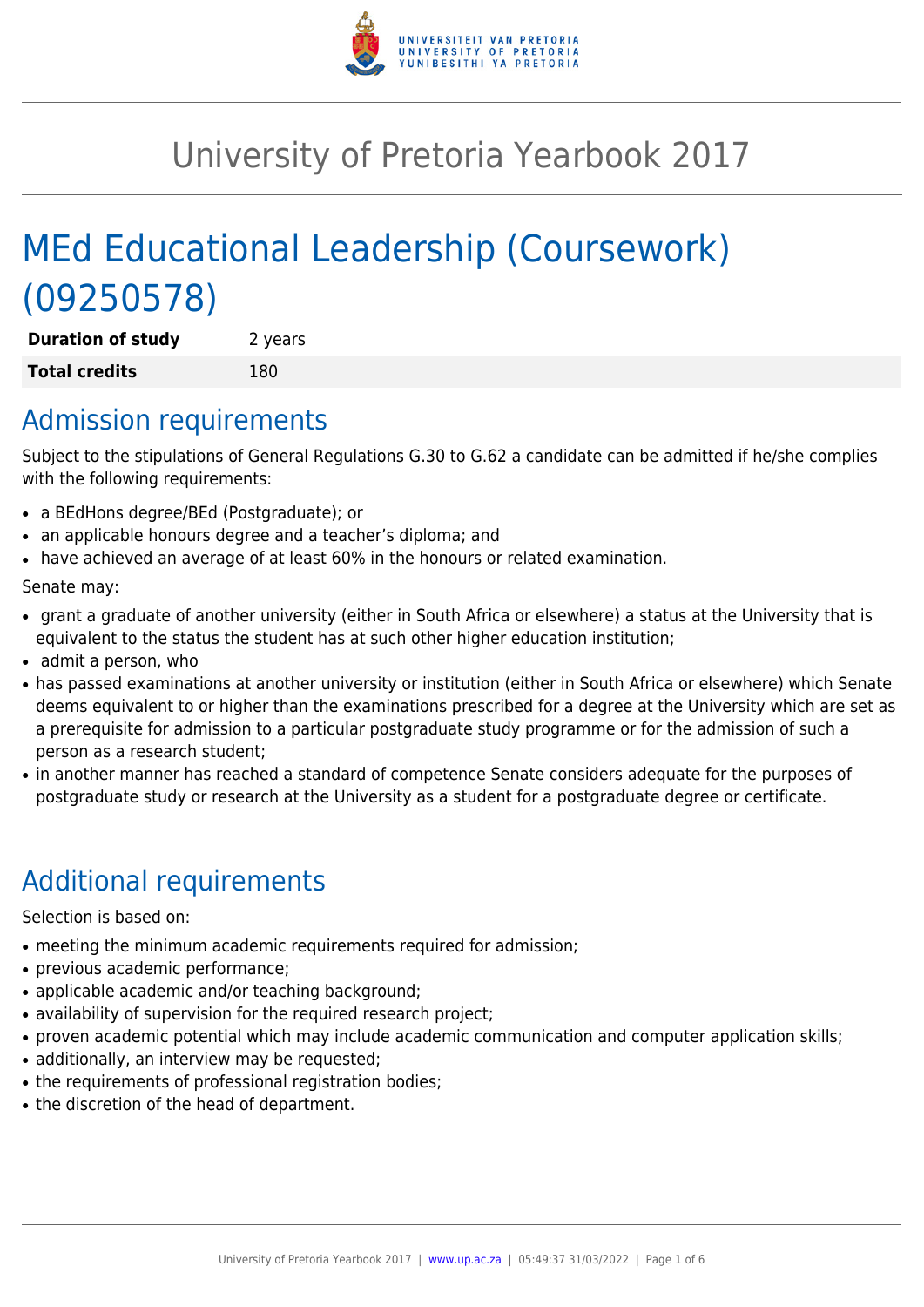

# Other programme-specific information

- Renewal of registration after the two-year period is permitted only under special circumstances in which case the head of department may give approval for a limited fixed extension of this period in terms of the set procedures.
- Students will be granted two opportunities to pass NMQ 800. Unsuccessful candidates will not be allowed to continue with the programme.
- This requirement applies to both the full research as well as the coursework master's degrees.

## Research information

All master's students must submit a dissertation or a mini-dissertation and must pass Research Proposal (NMQ 800). For the MEd research degree programmes, a dissertation on a topic approved by the Dean on the recommendation of the Head of department must be submitted, following the approval of a complete research proposal. A literature study is not acceptable.

- One publishable article based on the research that the student conducted for the dissertation or the minidissertation and approved by the supervisor, must be submitted. The article must be submitted at the offices of Student Administration before 15 February for the Autumn graduation ceremonies and before 15 July for the Spring graduation ceremonies.
- In addition to the copies referred to above, each successful student must submit a bound paper copy as well as two electronic copies of the approved mini-dissertation/dissertation to the Head: Student Administration in the format specified by the faculty and in accordance with the minimum standards set by the Department of Library Services
- (see http://upetd.up.ac.za/authors/ publish/ standards.htm#specs), before 15 February for the Autumn graduation ceremonies and before 15 July for the Spring graduation ceremonies. Failure to meet these deadlines will result in the degree being awarded during a subsequent series of graduation ceremonies.
- All students have to submit a research proposal during the first year of registration and defend it successfully before a panel of examiners appointed by the Dean, in collaboration with the Head of department, Supervisor and Research Coordinator, before they can start with the research.
- Students have to apply for ethical clearance to the Head of department and Ethics Committee and only commence with field work once the application for ethical clearance has been approved by the Ethics Committee.
- Students have to present a progress report on the research to the Supervisor annually. Continued reregistration depends on satisfactory annual progress.
- All students have to attend the research capacity building sessions on quantitative and qualitative research at master's level.

## Pass with distinction

The MEd degree with coursework is conferred with distinction on a student who obtains 75% in the mini-dissertation and an average of 75% in the remaining modules.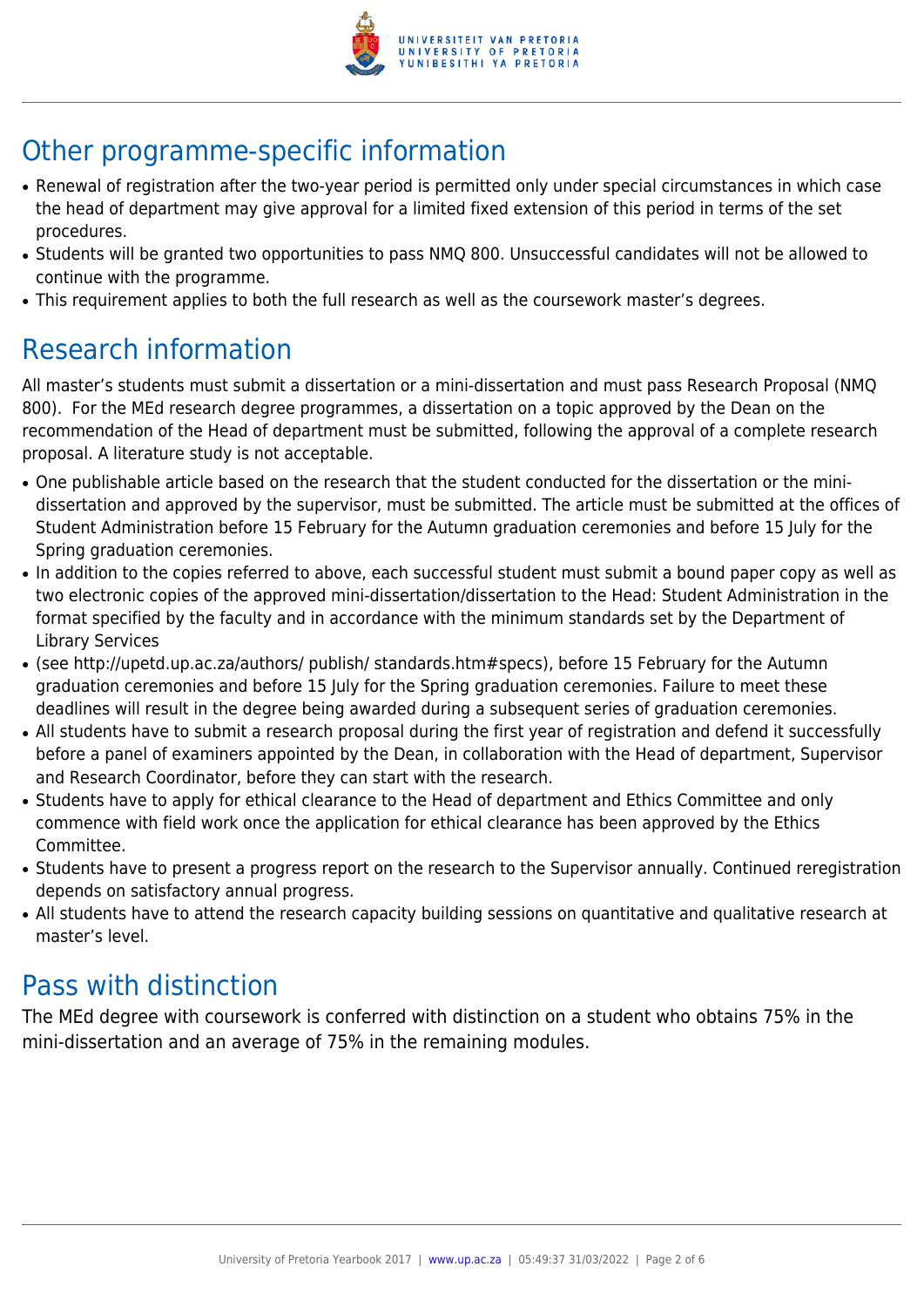

## Curriculum: Year 1

**Minimum credits: 180**

### **Fundamental modules**

#### **Research proposal 800 (NMQ 800)**

| <b>Module credits</b>         | 30.00                                      |
|-------------------------------|--------------------------------------------|
| <b>Prerequisites</b>          | No prerequisites.                          |
| Language of tuition           | Afrikaans and English is used in one class |
| <b>Academic organisation</b>  | <b>Education Dean's Office</b>             |
| <b>Period of presentation</b> | Year                                       |

#### **Module content**

Development of a research proposal. Research methodology. Overview and principles of quantitative and qualitative research methodology. Data collection methods, data analysis methods, paradigm analysis and theoretical frameworks for educational studies. Global theoretical perspectives in education.

### **Core modules**

#### **Leadership and management of learning in education 880 (LBL 880)**

| <b>Module credits</b>         | 20.00                                      |
|-------------------------------|--------------------------------------------|
| <b>Prerequisites</b>          | No prerequisites.                          |
| <b>Language of tuition</b>    | Afrikaans and English is used in one class |
| <b>Academic organisation</b>  | Education Management + Policy              |
| <b>Period of presentation</b> | Semester 1                                 |

#### **Module content**

This module introduces students to the principal as leader of curriculum and instruction in the school context, with the primary goal of enhancing learning. Prospective principals will acquire competence in the deployment of effective leadership strategies (including coaching and teacher appraisal) to enhance the quality of teaching and learning in their schools.

#### **Education law 880 (OWR 880)**

| <b>Module credits</b>         | 20.00                                      |
|-------------------------------|--------------------------------------------|
| <b>Prerequisites</b>          | No prerequisites.                          |
| Language of tuition           | Afrikaans and English is used in one class |
| <b>Academic organisation</b>  | Education Management + Policy              |
| <b>Period of presentation</b> | Semester 2                                 |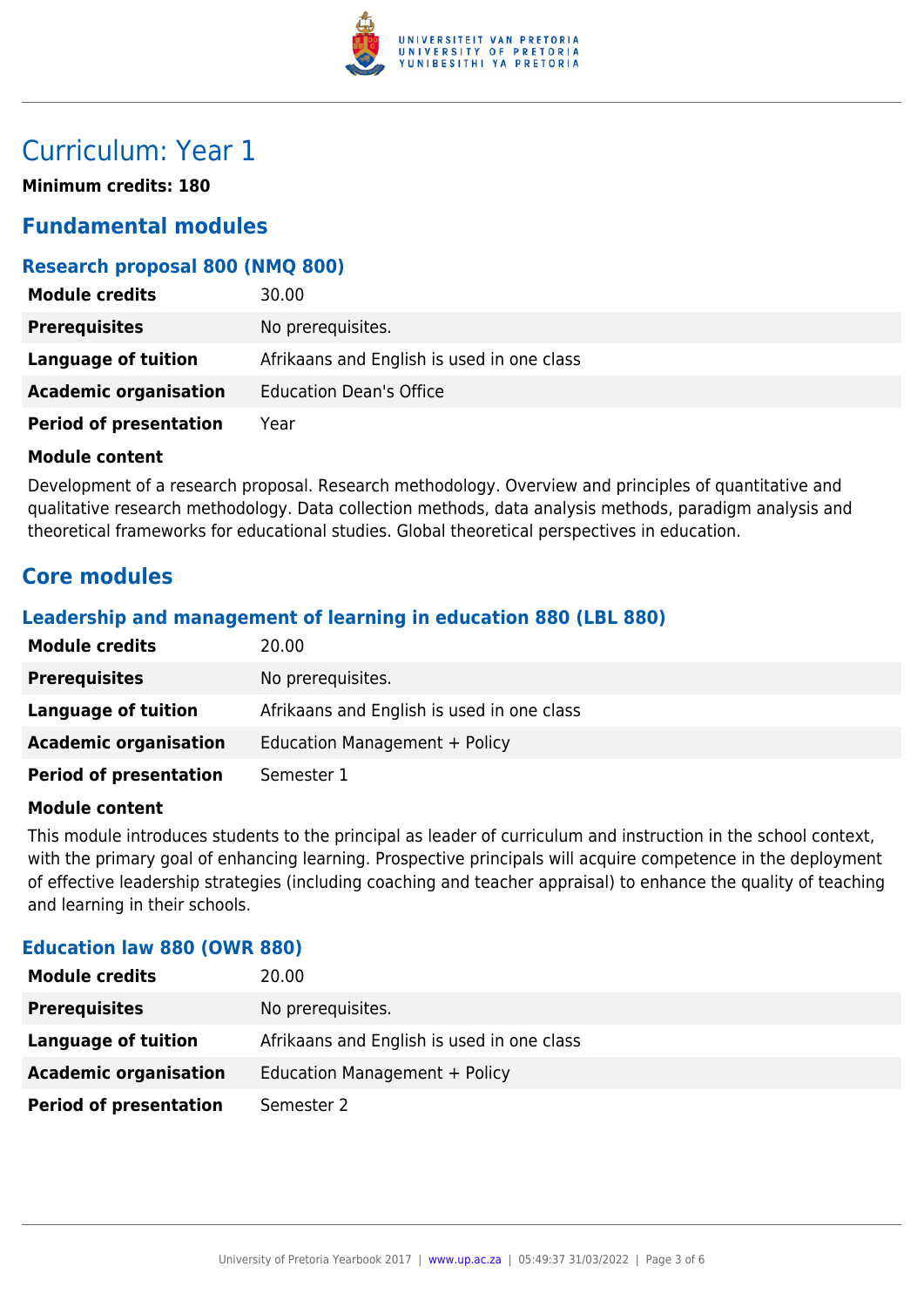

#### **Module content**

In this module students will become competent in education law matters that impact daily on the life of the school principal. The module will make extensive use of case studies of critical incidents in the school context, including human rights, equity and discrimination. In addition, students gain and learn to apply knowledge of education labour relations, the SACE code of conduct, and international comparative case studies regarding education and the law.

#### **Mini-dissertation 895 (OWR 895)**

| <b>Module credits</b>         | 90.00                                      |
|-------------------------------|--------------------------------------------|
| <b>Prerequisites</b>          | No prerequisites.                          |
| Language of tuition           | Afrikaans and English is used in one class |
| <b>Academic organisation</b>  | Education Management + Policy              |
| <b>Period of presentation</b> | Semester 1                                 |

#### **Module content**

Dissertation of limited scope conducted under supervision of a supervisor on any identified and selected problem in the area of education management, law and policy.

#### **Human and financial resources management in education 880 (HFE 880)**

| 20.00                                      |
|--------------------------------------------|
| Afrikaans and English is used in one class |
| Education Management + Policy              |
| Semester 1                                 |
|                                            |

#### **Module content**

Continuous professional teacher development (CPTD) as part of Human Resource Management (HRM) in South Africa towards quality education. International debates on continuous professional teacher development and management. Budget construction and budget interpretation. The quality and equity debate.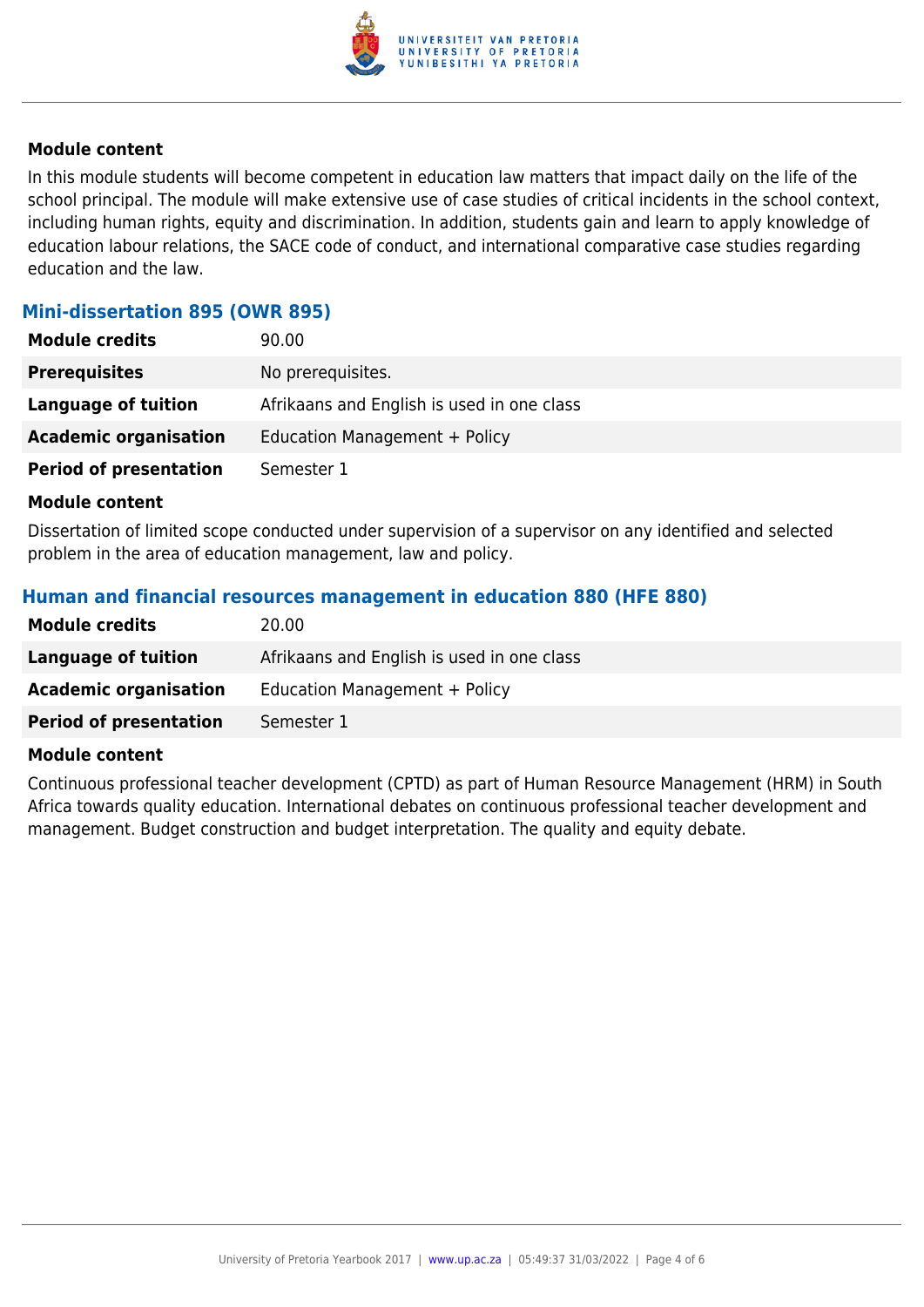

### Curriculum: Final year

**Minimum credits: 180**

### **Fundamental modules**

#### **Research proposal 800 (NMQ 800)**

| <b>Module credits</b>         | 30.00                                      |
|-------------------------------|--------------------------------------------|
| <b>Prerequisites</b>          | No prerequisites.                          |
| Language of tuition           | Afrikaans and English is used in one class |
| <b>Academic organisation</b>  | <b>Education Dean's Office</b>             |
| <b>Period of presentation</b> | Year                                       |

#### **Module content**

Development of a research proposal. Research methodology. Overview and principles of quantitative and qualitative research methodology. Data collection methods, data analysis methods, paradigm analysis and theoretical frameworks for educational studies. Global theoretical perspectives in education.

### **Core modules**

#### **Leadership and management of learning in education 880 (LBL 880)**

| <b>Module credits</b>         | 20.00                                      |
|-------------------------------|--------------------------------------------|
| <b>Prerequisites</b>          | No prerequisites.                          |
| <b>Language of tuition</b>    | Afrikaans and English is used in one class |
| <b>Academic organisation</b>  | Education Management + Policy              |
| <b>Period of presentation</b> | Semester 1                                 |

#### **Module content**

This module introduces students to the principal as leader of curriculum and instruction in the school context, with the primary goal of enhancing learning. Prospective principals will acquire competence in the deployment of effective leadership strategies (including coaching and teacher appraisal) to enhance the quality of teaching and learning in their schools.

#### **Education law 880 (OWR 880)**

| 20.00                                      |
|--------------------------------------------|
| No prerequisites.                          |
| Afrikaans and English is used in one class |
| Education Management + Policy              |
| Semester 2                                 |
|                                            |